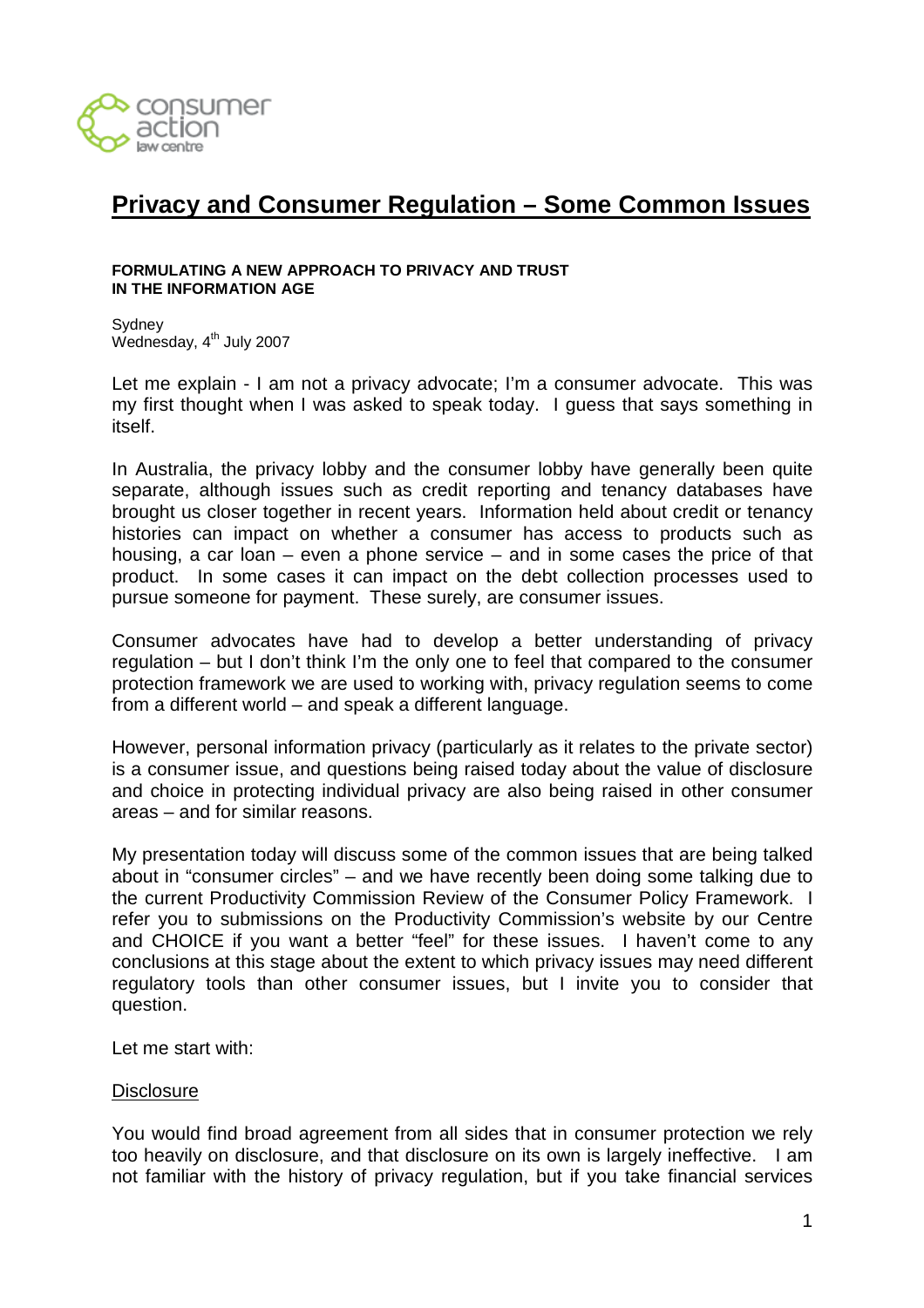regulation as an example, the initial industry response was to strongly support disclosure. Finance sector industry participants and Treasury saw disclosure as regulation of least interference. $1$  I think this is important, because this is not the only area where industry has strongly supported detailed disclosure – basically because they would rather disclose something than be prevented from doingsomething! In Peter Kell's<sup>2</sup> words "Anything goes, as long as you disclose". However, currently many finance industry groups are unhappy with the blow-out in information required in Public Disclosure Statements (PDS) and consequent compliance costs.<sup>3</sup> Sound familiar?

Effective disclosure is important for transparency and to assist consumer decisionmaking. For example, in relation to privacy, I believe that it is important that consumers are aware that one cost of the benefits of a loyalty scheme, is the provision of personal information. However, disclosure is rarely effective on its own – and it should not be used to excuse, or allow, unfair industry practices.

I think there would be general support from consumer advocates for reducing disclosure requirements in a range of areas, if the problems it was designed to address were tackled in more effective ways. That is, of course, a challenge – part of which is our view that industry wants to do away with excessive disclosure, but is less enthusiastic about accepting alternative, and more effective, regulation.

So, what might some of these key elements of effective regulation be?

## Some Elements of Effective Consumer Regulation

**Give regulators the power to prohibit unfair contract terms and unfair practices.** We have unfair contract terms regulation in Victoria. This allows the regulator to require that particular terms are not used in contracts, as well as allowing an individual to seek redress on the basis of an unfair term. We believe that similar legislation should be extended to cover unfair practices. Without such regulation, only individuals can legally challenge unfair practices or unfair terms – and that would rarely have any impact on an industry-wide practice. Perhaps in the privacy setting, the regulator should have the power to declare various uses or collection methods as unfair. One example might include the 'bundling' of products and services in such a way as to give individuals no real choice but to consent to unwelcome secondary uses of personal information.

**Implement regulation that places obligations on regulators to undertake appropriate enforcement action.** It is our view that all consumer protection regulation would be much more effective if regulators had the resources, powers and motivation to enforce the law. I also believe this is a key requirement to gain consumer trust. Regulators should be required to provide more transparent reporting of their priorities, their goals, and the reasons for adopting a particular approach. We support a "super complaints" mechanism as exists in the UK, that requires regulators to formally investigate and respond to a complaint made by particular organisations (such as consumer organizations) about a systemic issue.

 $\overline{a}$ 1 CHOICE, Submission to Taskforce on Reducing the Regulatory Burden on Business, December 2005.

 $2^2$  CEO, CHOICE.

 $3$  lbid.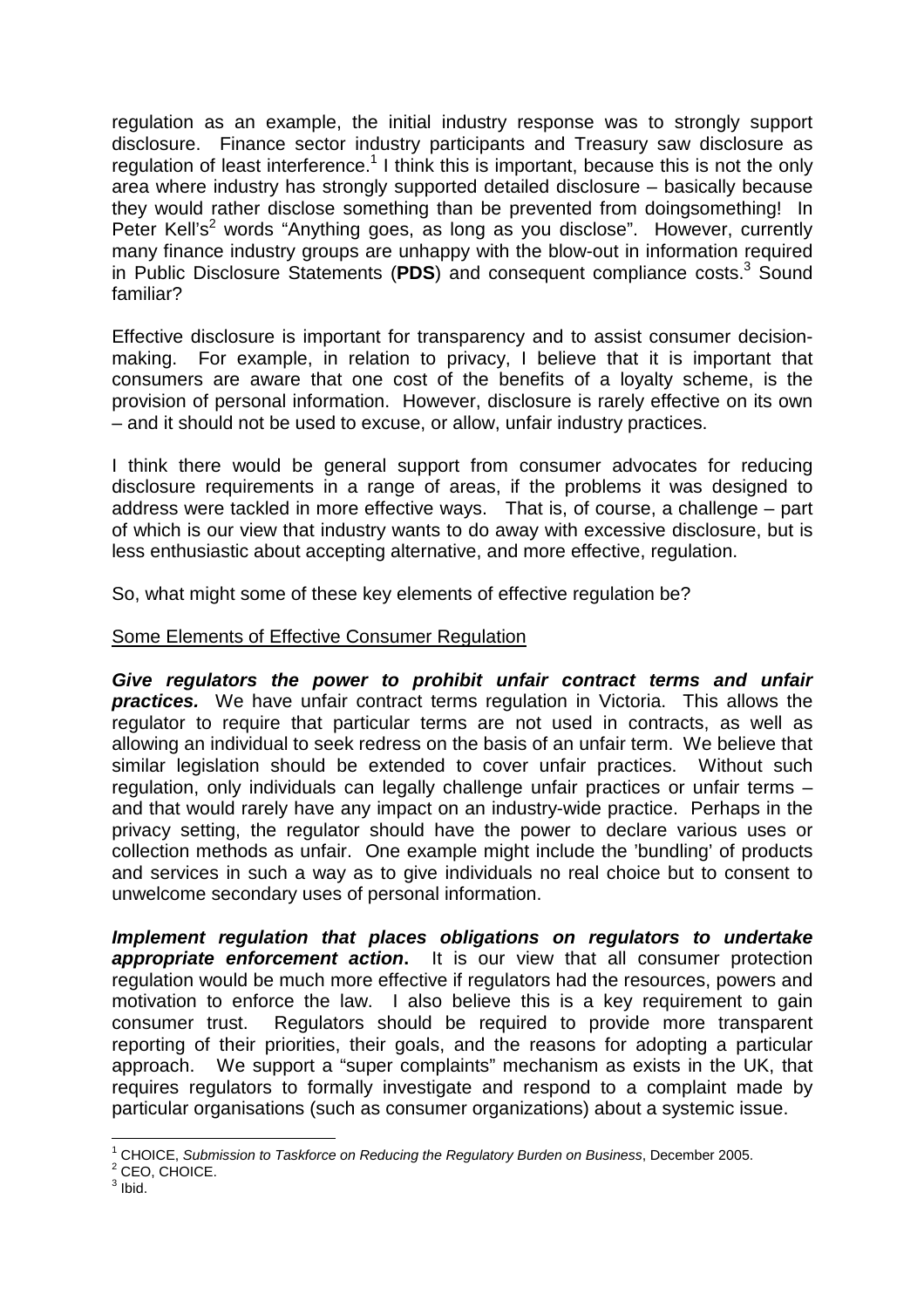**Appropriate penalties**. The penalties, and the risks of being caught, must be adequate to ensure that the cost to business is adequate to outweigh the financial benefits of non-compliance. This should include "accidental" non-compliance as well as intentional non-compliance. I'm also concerned with some commentary that emphasises only penalising conduct that causes significant harm. I guess it depends what you define as significant harm, but how do we make industry behave? Take the person I saw the other day, who had a recent demand from a debt collection letter in one hand, and an old letter confirming that the debt was paid in the other. She has little chance of getting damages and there is little chance the businesses will be penalised.

**Consumer behavioral research should be taken into account** when planning a regulatory response, rather than a theoretical view of what a "rational" consumer might do. If there was a small fraction of the effort put into using consumer behavioural research for better regulation design, as there is to applying it to marketing products, we'd have better regulation. Acceptance that regulation must involve more than disclosure and choice is a good start.

**Accessible complaints handling** for individual consumers. This must be seamless – consumers shouldn't be given the runaround. This is a particular challenge in the privacy area, where a complaint may involve a number of businesses that have collected, reported or used the information. However, if consumers have to go from place to place they will give up. It is also vital that any complaints process must be efficient in identifying potential systemic problems.

**Any regulation (even self-regulation) must be enforceable in practice.** I'm not suggesting that self-regulation works, however co-regulation – where there is an effective enforcement "hook" can work, depending upon the structure. Some examples include the industry ombudsman schemes (where membership for some is compulsory, and standards are monitored by the regulator) or the Banking Code of Practice, where the Code forms part of the terms of consumer agreements between banks and customers. Whatever the regulatory tools, it is vital that there are no weak links.

## Value

Finally, I'd like to say something about the reference to the "value" of personal information. We know this is of value to industry, and there seems to be an assumption that it is of "value" to consumers – if only we knew what was good for us!

The assumption appears to be – and excuse me if I'm wrong – that as long as the privacy concerns are addressed, everyone benefits from the use of this information, due to the ability for businesses to more efficiently give us what we want.

I don't think it should be assumed that because the marketing we receive relates to product that might interest us, that we are happy about that marketing – or that use of our personal information.